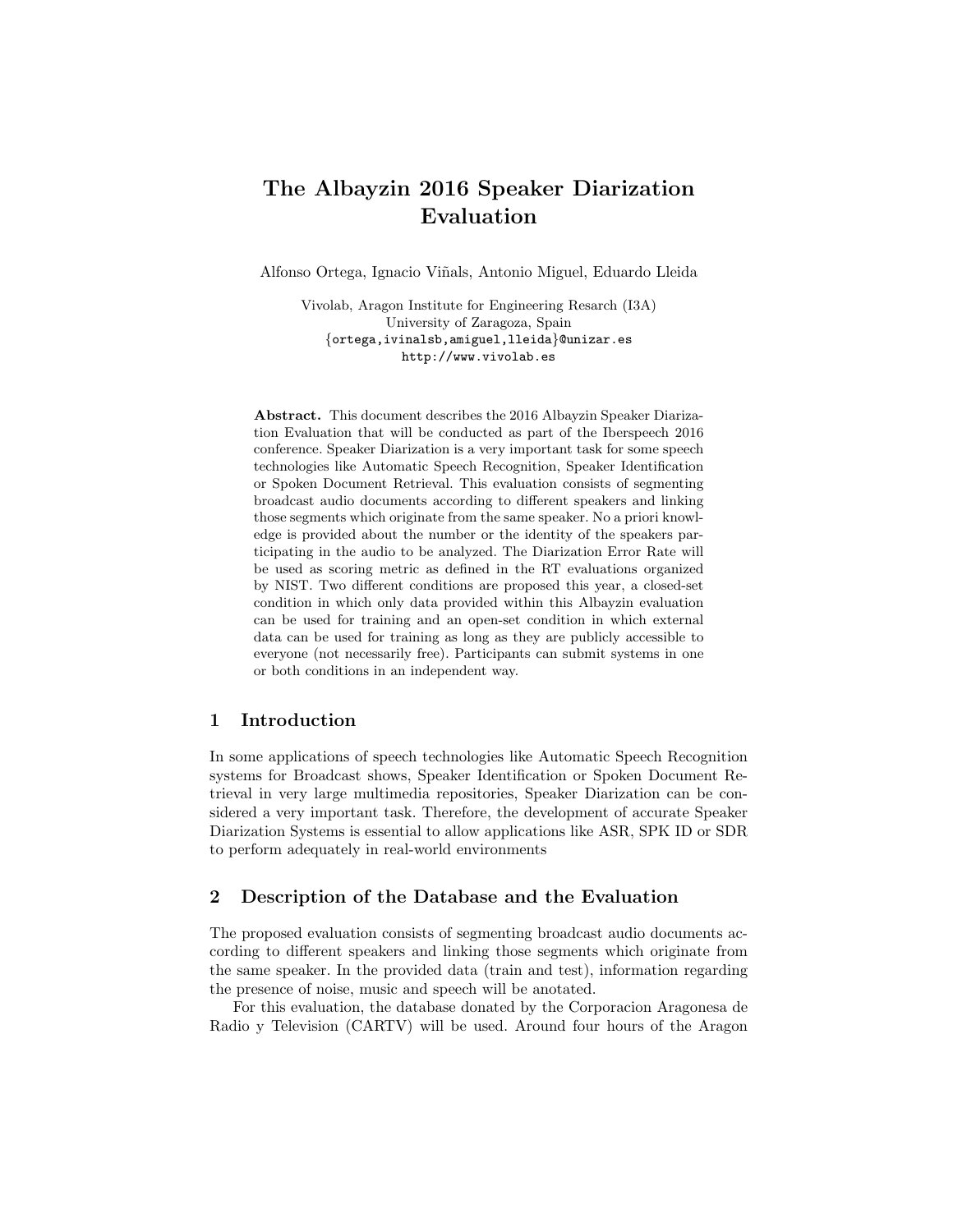Radio database will be used for development and another sixteen hours of the Aragon Radio database will be used for testing. This data set contains around 85% of speech, 62% of music and 30% of noise in a way that 35% of the audio contains music along with speech, 13% is noise along with speech and 22% is speech alone.

For training, the Catalan broadcast news database from the 3/24 TV channel proposed for the 2010 Albayzin Audio Segmentation Evaluation [1, 2] is provided. This database was recorded by the TALP Research Center from the UPC in 2009 under the Tecnoparla project [3] funded by the Generalitat the Catalunya. The Corporació Catalana de Mitjans Audiovisuals (CCMA), owner of the multimedia content, allows its use for technology research and development. The database consists of around 87 hours of recordings in which speech can be found in a 92% of the segments, music is present a 20% of the time and noise in the background a 40%. Another class called others was defined which can be found a 3% of the time. Regarding the overlapped classes, 40% of the time speech can be found along with noise and 15% of the time speech along with music.

All the data will be supplied in PCM format, mono, little endian 16 bit resolution, and 16 kHz sampling frequency.

#### 3 Diarization Scoring

As in the NIST RT Diarization evaluations [4], to measure the performance of the proposed systems, the Diarization Error Rate (DER) will be computed as the fraction of speaker time that is not correctly attributed to that specific speaker. This score will be computed over the entire file to be processed; including regions where more than one speaker is present (overlap regions).

This score will be defined as the ratio of the overall diarization error time to the sum of the durations of the segments that are assigned to each class in the file.

Given the dataset to evaluate  $\Omega$ , each document is divided into contiguous segments at all speaker change points found in both the reference and the hypothesis, and the diarization error time for each segment  $n$  is defined as

$$
E(n) = T(n) \left[ \max\left(N_{ref}(n), N_{sys}(n)\right) - N_{Correct}(n) \right] \tag{1}
$$

where  $T(n)$  is the duration of segment n,  $N_{ref}(n)$  is the number of speakers that are present in segment n,  $N_{sys}(n)$  is the number of system speakers that are present in segment n and  $N_{Correct}(n)$  is the number of reference speakers in segment *n* correctly assigned by the diarization system.

$$
DER = \frac{\sum_{n \in \Omega} E(n)}{\sum_{n \in \Omega} (T(n)N_{ref}(n))}
$$
\n(2)

The diarization error time includes the time that is assigned to the wrong speaker, missed speech time and false alarm speech time: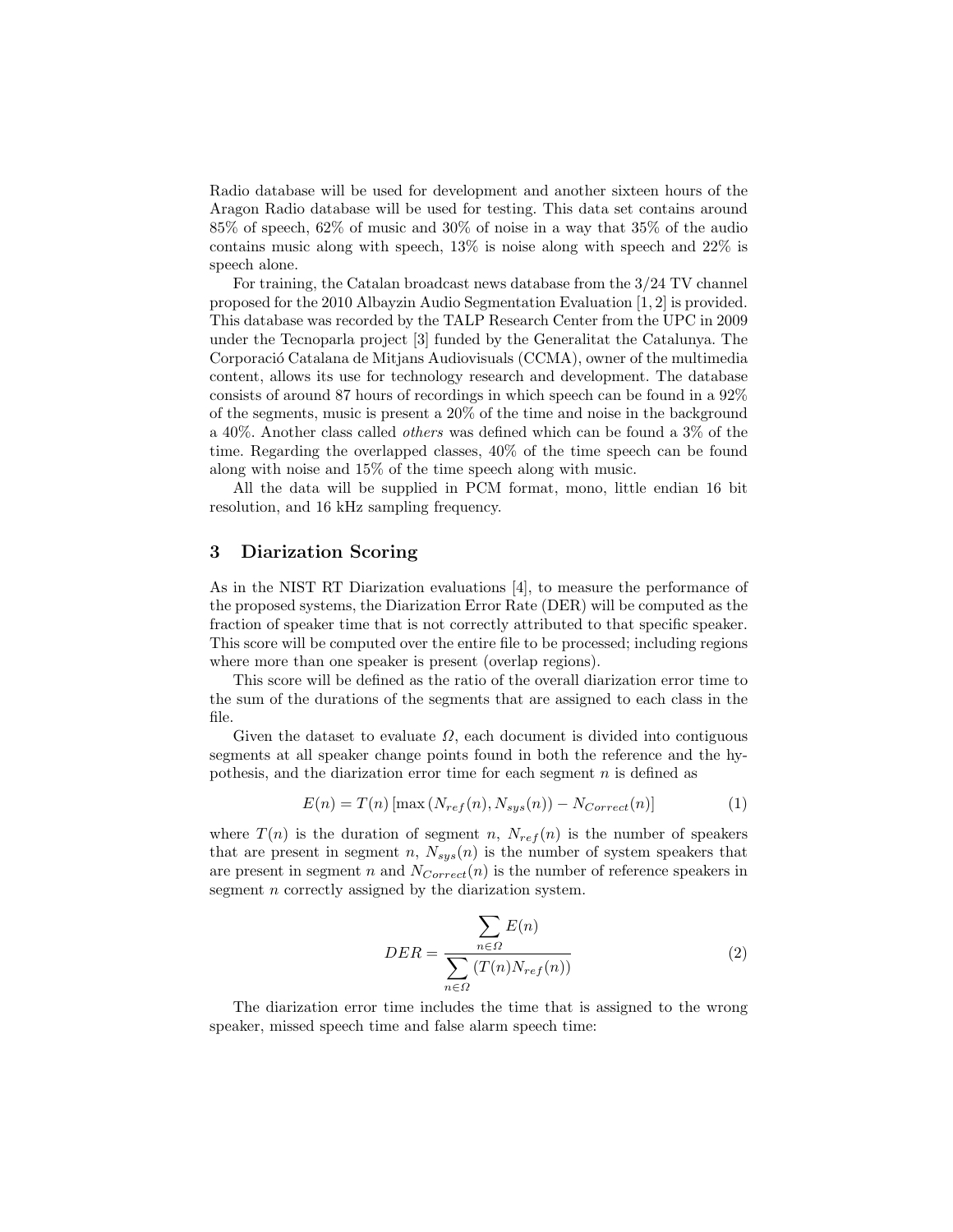- Speaker Error Time: The Speaker Error Time is the amount of time that has been assigned to an incorrect speaker. This error can occur in segments where the number of system speakers is greater than the number of reference speakers, but also in segments where the number of system speakers is lower than the number of reference speakers whenever the number of system speakers and the number of reference speakers are greater than zero.
- Missed Speech Time: The Missed Speech Time refers to the amount of time that speech is present but not labeled by the diarizaton system in segments where the number of system speakers is lower than the number of reference speakers.
- False Alarm Time: The False Alarm Time is the amount of time that a speaker has been labeled by the diarization system but is not present in segments where the number of system speakers is greater than the number of reference speakers.

A forgiveness collar of 0.25 s, before and after each reference boundary, will be considered in order to take into account both inconsistent human annotations and the uncertainty about when a speaker begins or ends.

#### 3.1 Segmentation Scoring Tool and Speaker Diarization System Output Files

The tool used for evaluating the segmentation system is the one developed for the RT Diarization evaluations by NIST "md-eval-v21.pl", available in the web site of the NIST RT evaluations and directly accessible by clicking here: http://www.itl.nist.gov/iad/mig/tests/rt/2006-spring/code/md-eval-v21.pl.

The format's definition for the submission of the Speaker Diarization results has been fixed according to the operation of the NIST's tool. Specifically the Rich Transcription Time Marked (RTTM) format will be used for speaker diarization system output and reference files. RTTM files are space-separated text files that contain meta-data 'Objects' that annotate elements of each recording and a detailed description of the format can be found in Appendix A of the 2009 (RT-09) Rich Transcription Meeting Recognition Evaluation Plan [4]. Thus, the required information for each segment will be:

SPEAKER File Channel Beg Time Dur <NA> <NA> Speaker Label <NA> <NA> Where:

- SPEAKER: A tag indicating that the segments contains information about the beginning, duration, identity, etc. of a segment that belongs to a certain speaker.
- File: It is the name of the considered file.
- Channel: It refers to the channel. Since we are dealing with mono recordings this value will always be 1.
- Beginning Time: The beginning time of the segment, in seconds, measured from the start time of the file.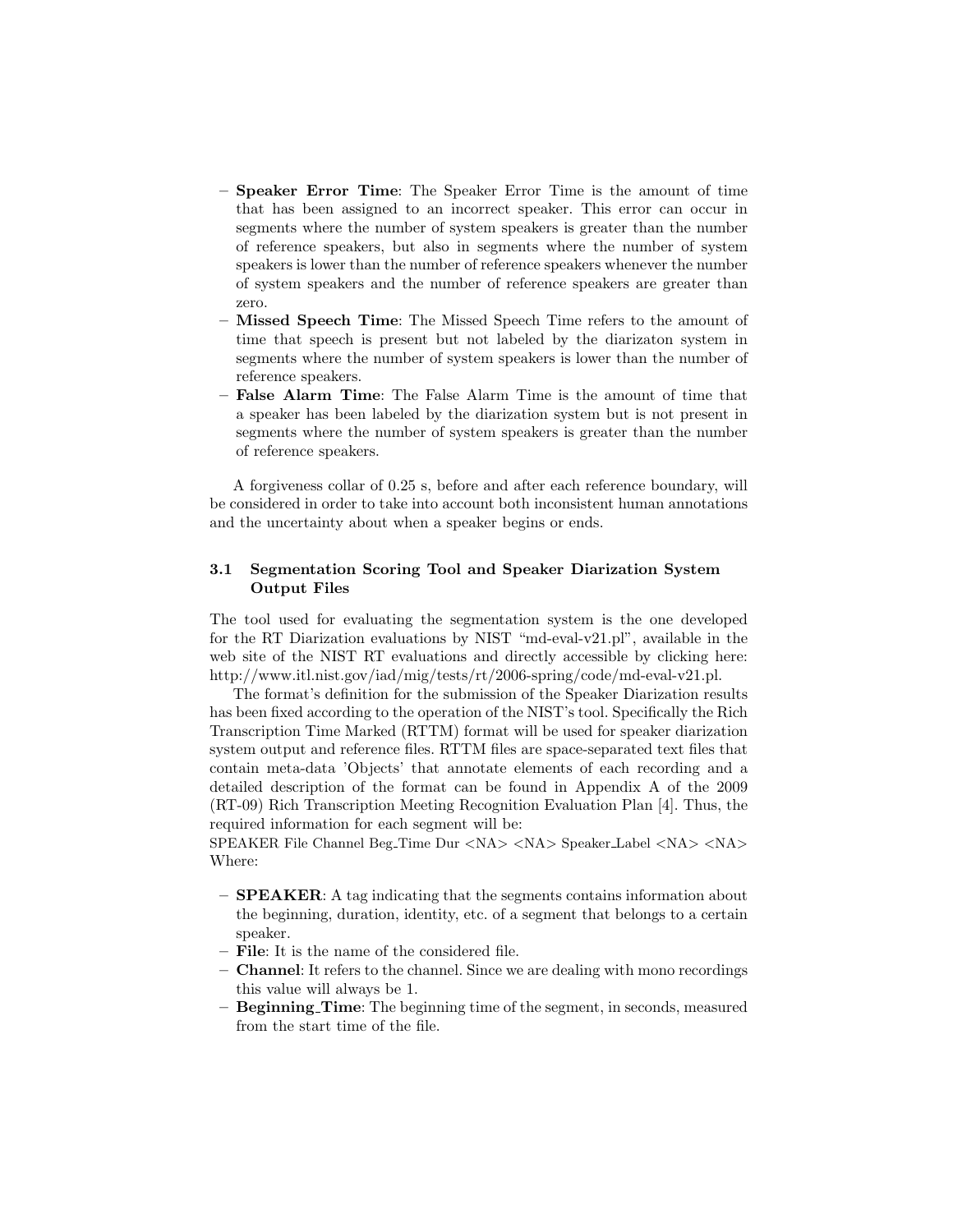- Duration: It indicates the duration of the segment, in seconds.
- Speaker Label: It refers to the label asigned to the speaker present in the considered segment .

The tag  $\langle N_{\rm A} \rangle$  indicates that the rest of the fields are not used. The numerical representation must be in seconds and hundredth of a second. The decimal delimiter must be '.'.

The Albayzin 2016 Speaker Diarizaton evaluation will use the md-eval version 21 software and the command line will be:

md-eval-v21.pl -c 0.25 -r <SPKR-REFERENCE>.rttm -s <SYSTEM>.rttm

## 4 General Evaluation Conditions

The organizers encourage the participation of all researchers interested in speaker diarization. All teams willing to participate in this evaluation must send an email to

- ortega@unizar.es
- ivinalsb@unizar.es

Indicating the following Information:

- RESEARCH GROUP:
- INSTITUTION:
- CONTACT PERSON:
- E-MAIL:

with CC to Iberspeech 2016 Evaluation organizers at:

- luisjavier.rodriguez@ehu.eus
- lapiz@die.upm.es
- alberto.abad@l2f.inesc-id.pt
- ajst@ua.pt

before July 15th, 2016.

Each participant team must submit at least a primary system in one condition, open-set or closed-set, but they can also submit up to two contrastive systems. Each and every submitted system must be applied to the whole test database. The ranking of the evaluation will be done according to results of the primary systems for the closed-set condition but the analysis of the results of the contrastive systems will be also processed and presented during the evaluation session at Iberspeech. All participant sites must agree to make their submissions (system output, system description, ...) available for experimental use by the rest of the participants and the organizing team.

The participant teams will notify and provide the total time required to run the set of tests for each submitted system (specifying the computational resources used). No manual intervention is allowed for each developed system to generate its output, thus, all developed systems must be fully automatic. Listening to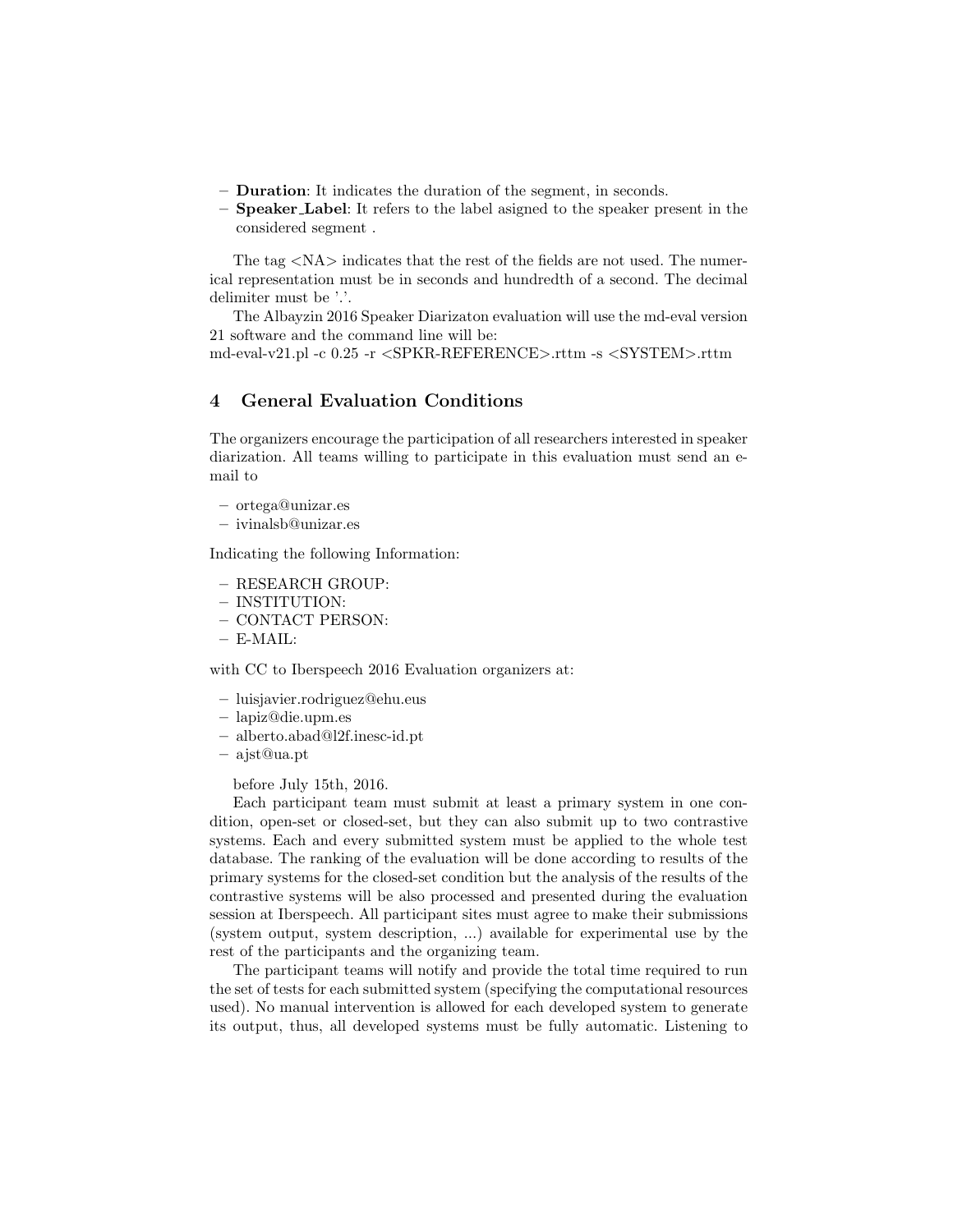the evaluation data, or any other human interaction with the evaluation data, is not allowed before all results have been submitted. The evaluated systems must use only audio signals. Any publicly available data can be used for training together with the data provided by the organization team to train the speaker diarization system only in the open-set condition. In case of using additional material, the participant will notify it and provide the references of this material. These databases must be publicly accessible although not necessarily free.

#### 4.1 Results Submission Guidelines

The evaluation results must be presented in just one RTTM file per submitted system. The file output file must be identified by the following code:

 $EXP-ID::=$  where,

- $-$  <**SITE**>: Refers to a three letter acronym identifying the participant team (UPM, UPC, UVI, ...)
- $-$  <**SYSID**>: Is an alphanumeric string identifying the submitted system. For the primary system the SYSID string must begin with p-, c1- for contrastive system 1 and c2- for contrastive system 2.

Each participant team must send an e-mail with the corresponding RTTM result files to

- ortega@unizar.es
- ivinalsb@unizar.es

#### 4.2 System Descriptions

Participants must send, along with the result files, a PDF file with the description of each submitted system. The format of the submitted documents must fulfil the requirements given in the IberSpeech 2016 call for papers. You can use the templates provided for the Iberspeech conference (WORD or L<sup>AT</sup>FX). Please, include in your descriptions all the essential information to allow readers to understand the key aspects of your systems.

#### 4.3 Schedule

- June 15, 2016: Release of the training data.
- July 15, 2016: Registration deadline.
- September 15, 2016: Release of the evaluation data.
- October 15, 2016: Deadline for submission of results and system descriptions.
- October 31, 2016: Results distributed to the participants.
- Iberspeech 2016 workshop: Official publication of the results.